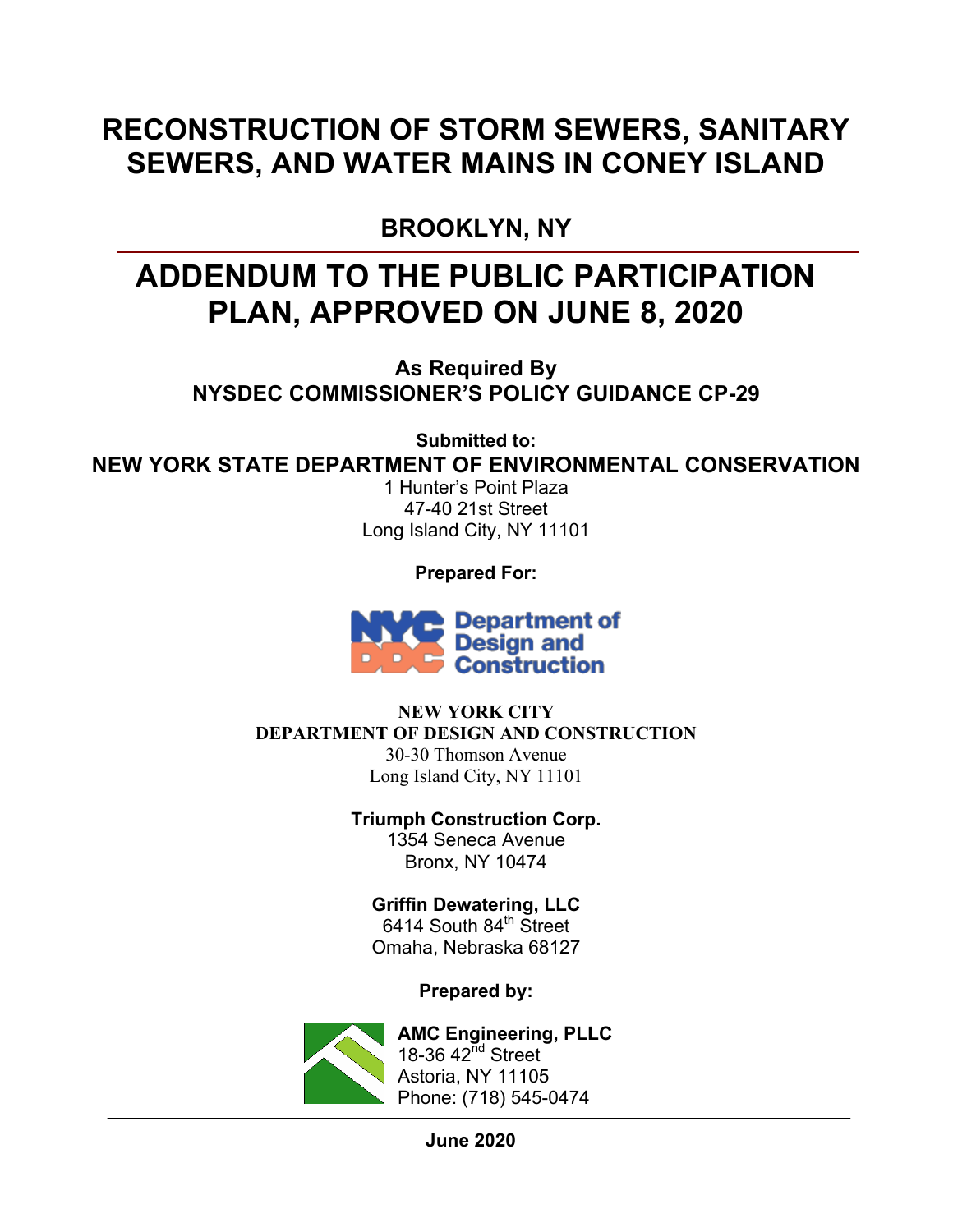



# **RECONSTRUCTION OF STORM SEWERS, SANITARY SEWERS, AND WATER MAINS IN CONEY ISLAND**

PROJECT ID: CONISPH3A, Borough: Brooklyn

# **Community Meeting Tele/Videoconference Wednesday, July 8 th 2020 @ 7pm**

To Join Online:

- Click the following link: <https://zoom.us/j/96697605651>
- You'll have the option to join on your browser, or using the Zoom App. Video is optional.

To Call In Using a Phone:

- Dial in using the following number: **+1 646 558 8656 US (New York)**
- When prompted, enter the **Meeting ID: 966 9760 5651**

To receive an email reminder with information enclosed, you may RSVP at the following link: <https://bit.ly/3bh30kp>

**What is the proposed project?** The New York City Department of Design and Construction (DDC) is upgrading the storm sewers, sanitary sewers, and water mains in the area of **Coney Island bounded by Hart Place, West 17th Street / Cropsey Avenue, Surf Avenue, and Stillwell Avenue.** The contractor performing the work is Triumph Construction Corp. The proposed project is located in an Environmental Justice Area and requires a State Pollution Discharge Elimination System (SPDES) permit. To comply with NYSDEC Commissioner Policy-29, Environmental Justice and Permitting (CP-29), a Public Participation Plan (PPP) has been prepared by AMC Engineering, on behalf of DDC, to address environmental justice concerns, inform the impacted community and provide opportunities for public participation in the SPDES permit application review process.

#### **Why does the DDC need to upgrade the infrastructure in the Coney Island Neighborhood?**

The project involves the installation of new storm sewers, sanitary sewers, and water mains capable of meeting the demands of flood-prone areas such as those present in Coney Island. The upgrades in the sewer system will improve drainage within the Proposed Project Area while the reconstructed streets will improve the traveling conditions for both pedestrian and vehicular traffic.

If you have any questions regarding the meeting, please contact the **Community Construction Liaison, Gregory Fontaine** by phone at (347) 702-8897, by email at conisph3accl@gmail.com, or visit the DDC field office located at 1220 Surf Avenue, Brooklyn, NY 11224.

- Project documents can be accessed at any time by visiting the DDC project website under CONISPH3: <http://www1.nyc.gov/site/ddc/contracts/public-participation-plan.page>
- If you are not able to attend the tele/videoconference, questions or comments may be submitted via email, writing, or telephone until July 23, 2020 using the contact information provided above.